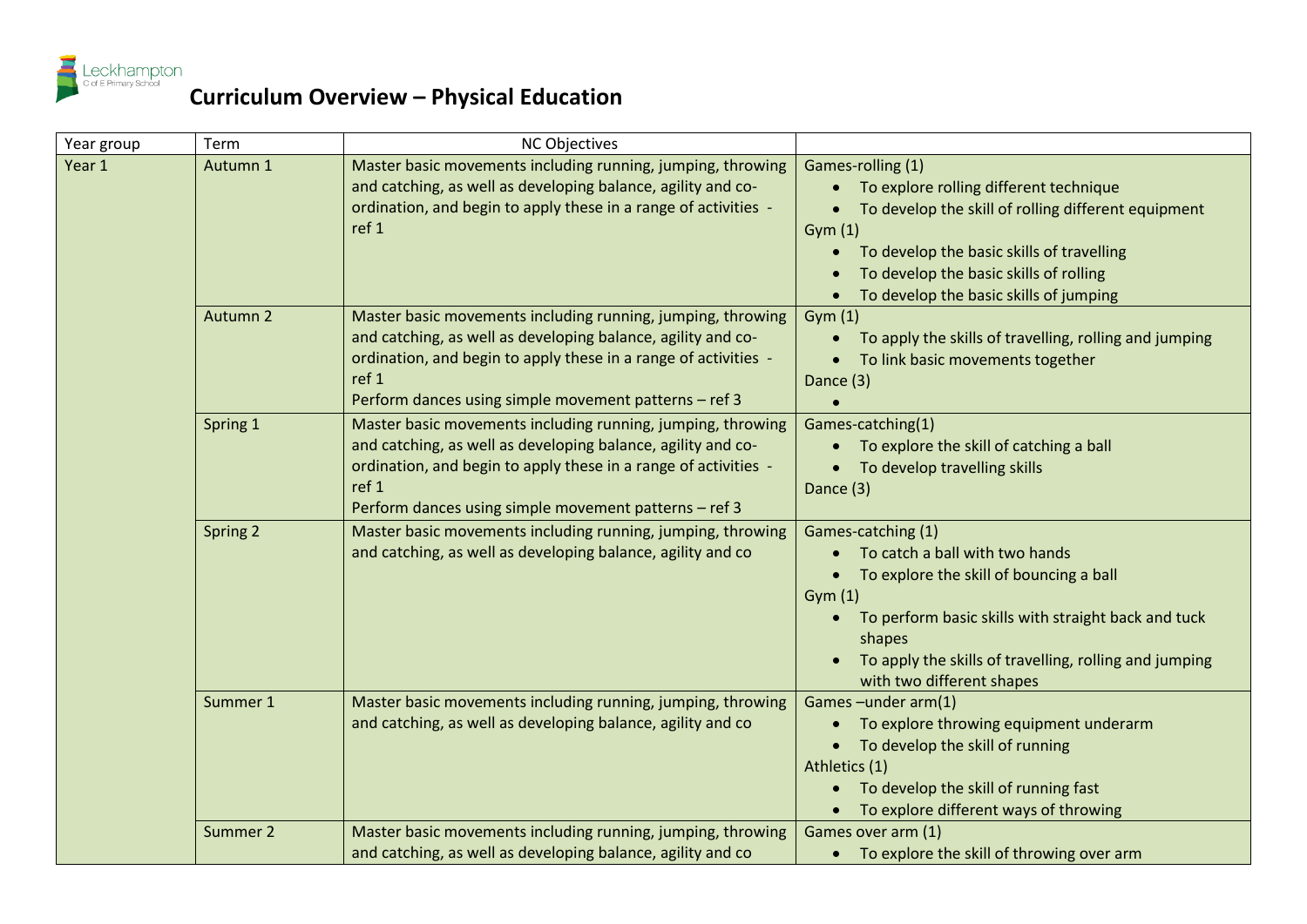

|        |          |                                                                                                                                                                                                                                                                  | • To develop the skill of throwing overarm for accuracy<br>Athletics (1)<br>• To develop the skill of hopping<br>To develop posture when walking and running<br>To develop the skill of changing direction                                                                                                                                           |
|--------|----------|------------------------------------------------------------------------------------------------------------------------------------------------------------------------------------------------------------------------------------------------------------------|------------------------------------------------------------------------------------------------------------------------------------------------------------------------------------------------------------------------------------------------------------------------------------------------------------------------------------------------------|
| Year 2 | Autumn 1 | Master basic movements including running, jumping, throwing<br>and catching, as well as developing balance, agility and co-<br>ordination, and begin to apply these in a range of activities -<br>ref 1                                                          | Throwing and catching-outdoors (1)<br>To develop the skill of catching<br>$\bullet$<br>To develop the skill of throwing underarm<br>$\bullet$<br>Gym(1)<br>To develop the skills of running with different shapes<br>To develop the skills of balancing on different body<br>parts<br>To develop the basic skills of travelling on hands and<br>feet |
|        | Autumn 2 | Master basic movements including running, jumping, throwing<br>and catching, as well as developing balance, agility and co-<br>ordination, and begin to apply these in a range of activities -<br>ref 1<br>Perform dances using simple movement patterns - ref 3 | Throwing and catching-outdoors (1)<br>To develop the skill of throwing overarm for distance<br>$\bullet$<br>To develop the skill of fielding a ball<br>Dance (3)                                                                                                                                                                                     |
|        | Spring 1 | Master basic movements including running, jumping, throwing<br>and catching, as well as developing balance, agility and co-<br>ordination, and begin to apply these in a range of activities -<br>ref 1                                                          | Kicking-outdoors (1)<br>To develop the skill of striking a ball<br>• To develop the skill of controlling the ball<br>Core skills (1)<br>• To develop simple tactics                                                                                                                                                                                  |
|        | Spring 2 | Master basic movements including running, jumping, throwing<br>and catching, as well as developing balance, agility and co-<br>ordination, and begin to apply these in a range of activities -<br>ref 1<br>Perform dances using simple movement patterns - ref 3 | Net and wall-outdoors (1)<br>To develop the skill of striking a ball with accuracy<br>• To apply the ready and hold position<br>Dance (3)                                                                                                                                                                                                            |
|        | Summer 1 | Master basic movements including running, jumping, throwing<br>and catching, as well as developing balance, agility and co-<br>ordination, and begin to apply these in a range of activities -<br>ref 1                                                          | Striking and fielding games (2)<br>To develop the skill of throwing a ball with accuracy<br>To develop the skill of striking a ball<br>$\bullet$<br>Athletics (1)<br>• To throw overarm with accuracy                                                                                                                                                |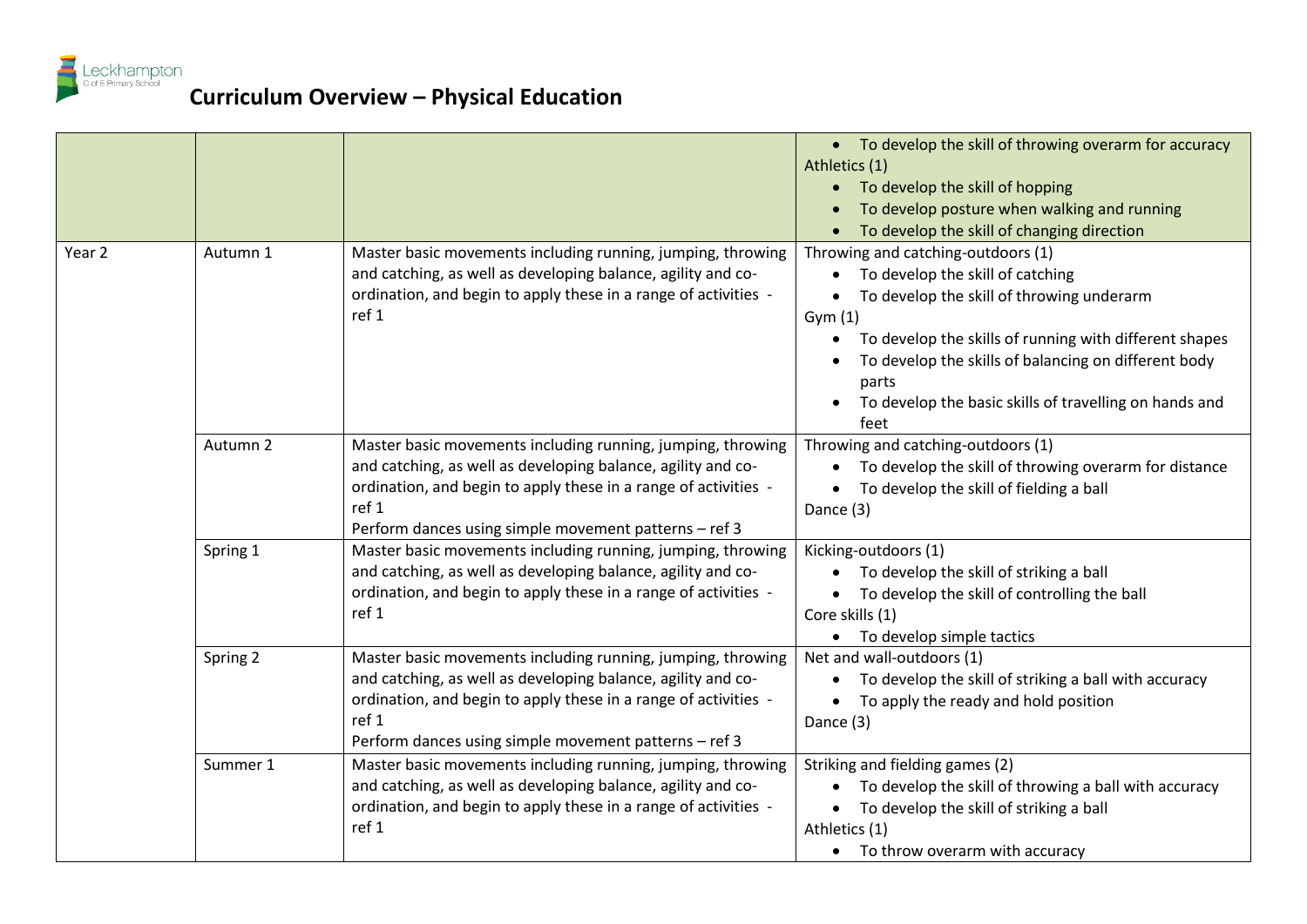

|                   |          | Participate in team games, developing simple tactics for<br>attacking and defending - ref 2                                                                                                                                                                                                                                                                                                                                                                                                                                                                                     | • To explore jumping for distance                                                                                                                                                                                                                                                                          |
|-------------------|----------|---------------------------------------------------------------------------------------------------------------------------------------------------------------------------------------------------------------------------------------------------------------------------------------------------------------------------------------------------------------------------------------------------------------------------------------------------------------------------------------------------------------------------------------------------------------------------------|------------------------------------------------------------------------------------------------------------------------------------------------------------------------------------------------------------------------------------------------------------------------------------------------------------|
|                   | Summer 2 | Master basic movements including running, jumping, throwing<br>and catching, as well as developing balance, agility and co-<br>ordination, and begin to apply these in a range of activities -<br>ref 1<br>Participate in team games, developing simple tactics for<br>attacking and defending - ref 2                                                                                                                                                                                                                                                                          | Striking and fielding games (2)<br>To apply the skill of striking a ball in a simple game<br>To develop simple tactics<br>Athletics (1)<br>• To explore a push throw<br>• To complete an obstacle course                                                                                                   |
| Year <sub>3</sub> | Autumn 1 | use running, jumping, throwing and catching in isolation and<br>in combination $-$ ref 4<br>play competitive games, modified where appropriate [for<br>example, badminton, basketball, cricket, football, hockey,<br>netball, rounders and tennis], and apply basic principles<br>suitable for attacking and defending - ref 5<br>compare their performances with previous ones and<br>demonstrate improvement to achieve their personal best.- ref<br>develop flexibility, strength, technique, control and balance<br>[for example, through athletics and gymnastics] – ref 6 | Netball Skills (4,5,9)<br>To explore different throwing actions<br>To consolidate throwing actions and practise catching<br>Gym $(6,9)$<br>To develop ways of travelling on hands on feet<br>To develop ways to balance on small body parts<br>To create a sequence of travelling and balancing<br>actions |
|                   | Autumn 2 | use running, jumping, throwing and catching in isolation and<br>in combination $-$ ref 4<br>play competitive games, modified where appropriate [for<br>example, badminton, basketball, cricket, football, hockey,<br>netball, rounders and tennis], and apply basic principles<br>suitable for attacking and defending - ref 5<br>compare their performances with previous ones and<br>demonstrate improvement to achieve their personal best.- ref<br>perform dances using a range of movement patterns - ref 7                                                                | Rugby Skills (4,5,9)<br>To send and receive a ball<br>• To send and move into space to receive a ball<br>Dance (7)<br>Create movement using a stimulus<br>Using mime effectively to communicate an idea                                                                                                    |
|                   | Spring 1 | play competitive games, modified where appropriate [for<br>example, badminton, basketball, cricket, football, hockey,<br>netball, rounders and tennis], and apply basic principles<br>suitable for attacking and defending - ref 5                                                                                                                                                                                                                                                                                                                                              | Football Skills (5,9)<br>To send and receive a pass in a simple game<br>To use simple tactics in an invasion game<br>Swimming (6,9)                                                                                                                                                                        |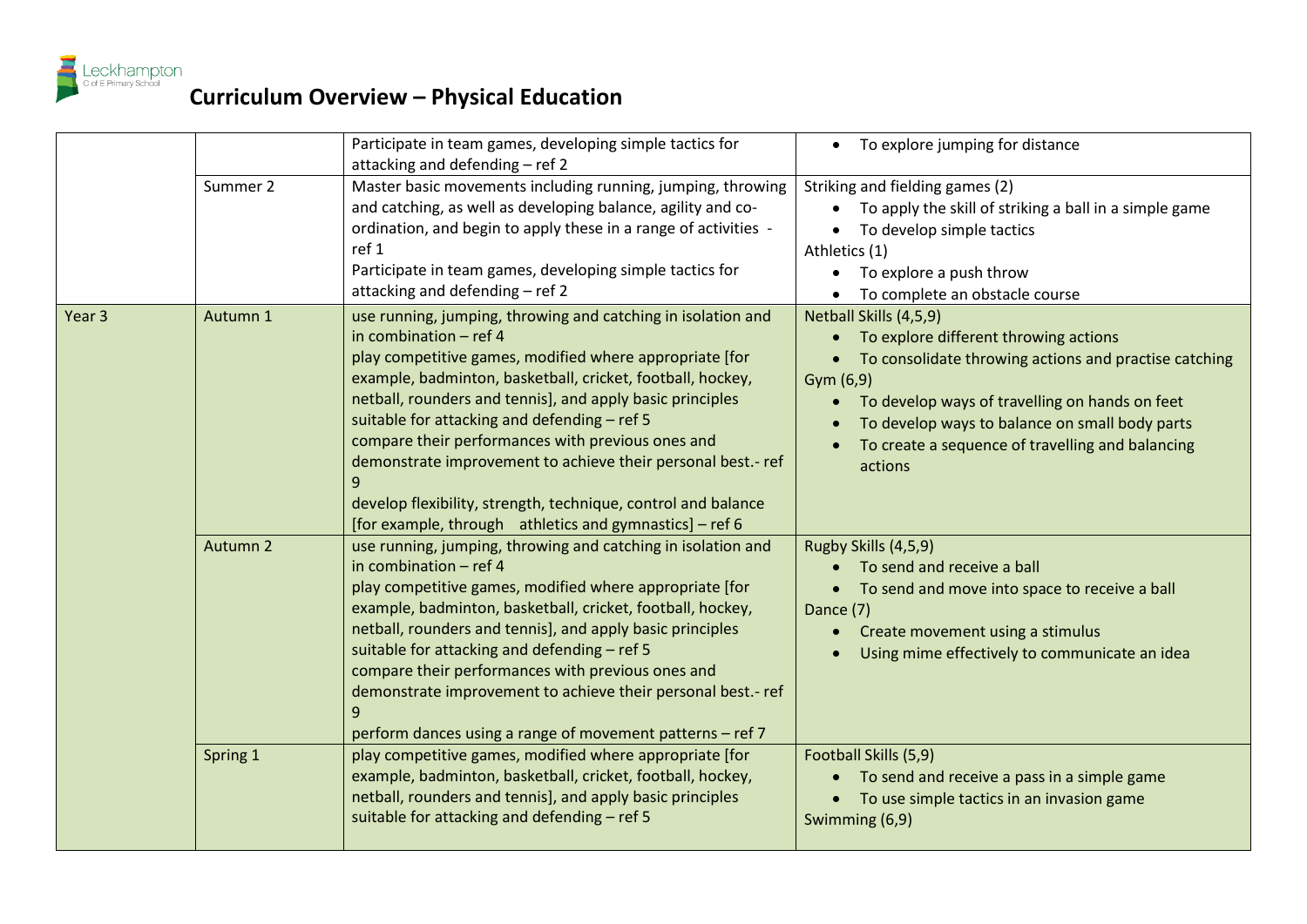

|        |          | compare their performances with previous ones and<br>demonstrate improvement to achieve their personal best.- ref<br>9<br>develop flexibility, strength, technique, control and balance<br>[for example, through athletics and gymnastics] - ref 6                                                                                                                                                                                                                                       |                                                                                                                                                                                                     |
|--------|----------|------------------------------------------------------------------------------------------------------------------------------------------------------------------------------------------------------------------------------------------------------------------------------------------------------------------------------------------------------------------------------------------------------------------------------------------------------------------------------------------|-----------------------------------------------------------------------------------------------------------------------------------------------------------------------------------------------------|
|        | Spring 2 | perform dances using a range of movement patterns - ref 7<br>compare their performances with previous ones and<br>demonstrate improvement to achieve their personal best.- ref<br>9<br>develop flexibility, strength, technique, control and balance<br>[for example, through athletics and gymnastics] - ref 6                                                                                                                                                                          | Dance-Maypole (7)<br>Swimming (6,9)                                                                                                                                                                 |
|        | Summer 1 | compare their performances with previous ones and<br>demonstrate improvement to achieve their personal best.- ref<br>9<br>develop flexibility, strength, technique, control and balance<br>[for example, through athletics and gymnastics] – ref 6                                                                                                                                                                                                                                       | Athletics (6,9)<br>To explore different running techniques<br>To explore the swing throw<br>To throw for distance using three throwing techniques<br>To perform 5 different jumps<br>Swimming (6,9) |
|        | Summer 2 | play competitive games, modified where appropriate [for<br>example, badminton, basketball, cricket, football, hockey,<br>netball, rounders and tennis], and apply basic principles<br>suitable for attacking and defending - ref 5<br>compare their performances with previous ones and<br>demonstrate improvement to achieve their personal best.- ref<br>9<br>develop flexibility, strength, technique, control and balance<br>[for example, through athletics and gymnastics] - ref 6 | Tennis Skills (5,9)<br>Improve movement skills and body positions<br>$\bullet$<br>Familiarise them with a raquet and practise striking<br>skills using a raquet<br>Swimming (6,9)                   |
| Year 4 | Autumn 1 | compare their performances with previous ones and<br>demonstrate improvement to achieve their personal best.- ref<br>9<br>develop flexibility, strength, technique, control and balance<br>[for example, through athletics and gymnastics] - ref 6<br>use running, jumping, throwing and catching in isolation and<br>in combination $-$ ref 4                                                                                                                                           | Swimming (6,9)<br>Invasion Games (4,5,9)<br>To travel with a ball<br>To use simple tactics to outwit an opponent<br>To apply basic principles suitable for attacking<br>$\bullet$                   |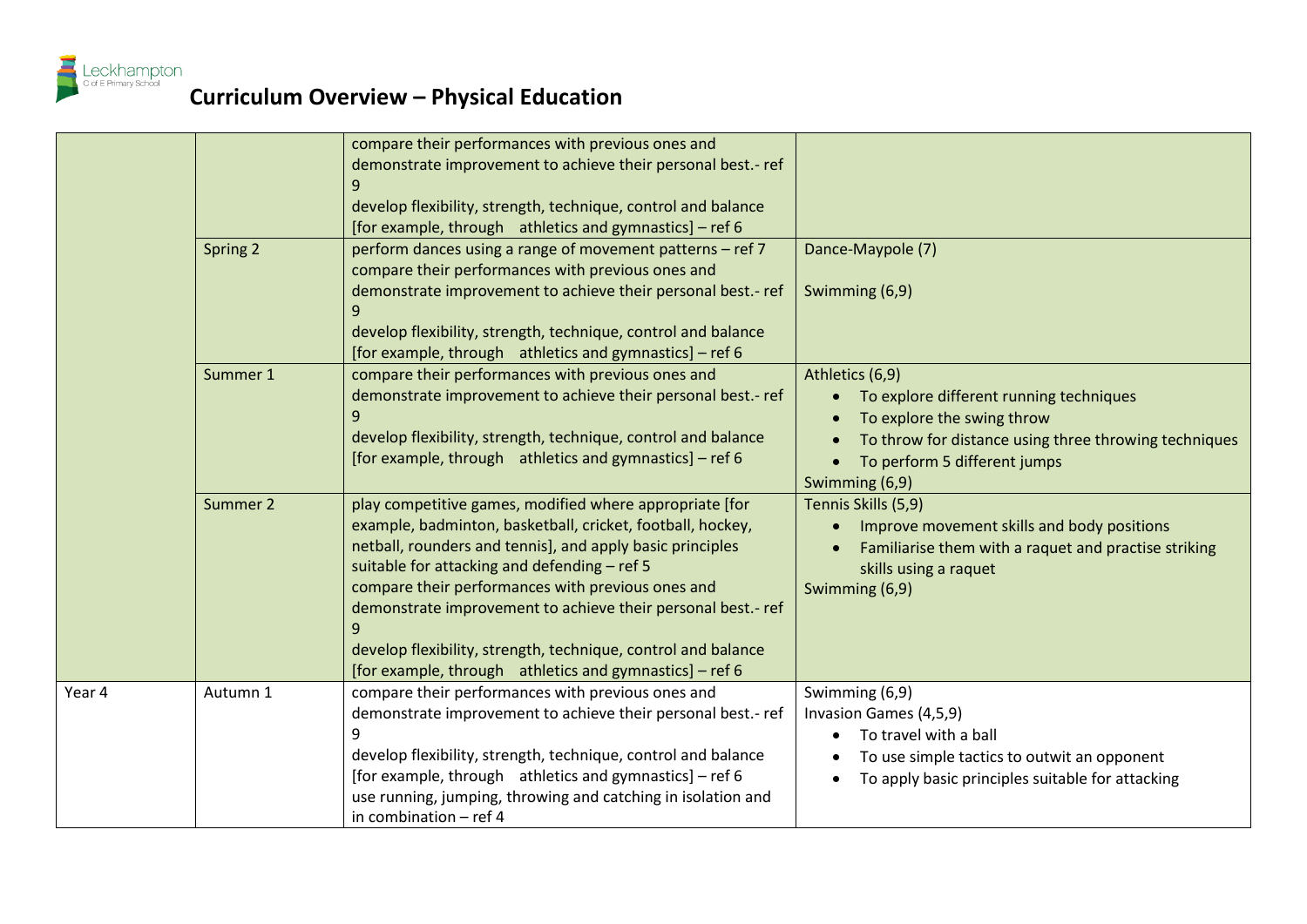

|          | play competitive games, modified where appropriate [for<br>example, badminton, basketball, cricket, football, hockey,<br>netball, rounders and tennis], and apply basic principles<br>suitable for attacking and defending - ref 5                                                                                                                                                                                                                                                                                                                                                   |                                                                                                                                                                                                                                                                                                                 |
|----------|--------------------------------------------------------------------------------------------------------------------------------------------------------------------------------------------------------------------------------------------------------------------------------------------------------------------------------------------------------------------------------------------------------------------------------------------------------------------------------------------------------------------------------------------------------------------------------------|-----------------------------------------------------------------------------------------------------------------------------------------------------------------------------------------------------------------------------------------------------------------------------------------------------------------|
| Autumn 2 | compare their performances with previous ones and<br>demonstrate improvement to achieve their personal best.- ref<br>9<br>develop flexibility, strength, technique, control and balance<br>[for example, through athletics and gymnastics] - ref 6<br>use running, jumping, throwing and catching in isolation and<br>in combination $-$ ref 4<br>play competitive games, modified where appropriate [for<br>example, badminton, basketball, cricket, football, hockey,<br>netball, rounders and tennis], and apply basic principles<br>suitable for attacking and defending - ref 5 | Swimming (6,9)<br>Invasion Games (4,5,9)<br>To travel with a ball with control<br>To evaluate and recognise their own success<br>To apply basic principles suitable for attacking in an<br>invasion game i.e. core task "On the attack"                                                                         |
| Spring 1 | play competitive games, modified where appropriate [for<br>example, badminton, basketball, cricket, football, hockey,<br>netball, rounders and tennis], and apply basic principles<br>suitable for attacking and defending - ref 5<br>compare their performances with previous ones and<br>demonstrate improvement to achieve their personal best.- ref<br>9<br>develop flexibility, strength, technique, control and balance<br>[for example, through athletics and gymnastics] - ref 6                                                                                             | Net and Wall Games (5,9)<br>Choose a range of simple tactics to use in a simple<br>game<br>To suggest ideas and practises to improve their play<br>$\bullet$<br>Gym (6,9)<br>Understanding gestures and developing transitions<br>$\bullet$<br>Working creatively with a stimulus                               |
| Spring 2 | play competitive games, modified where appropriate [for<br>example, badminton, basketball, cricket, football, hockey,<br>netball, rounders and tennis], and apply basic principles<br>suitable for attacking and defending - ref 5<br>compare their performances with previous ones and<br>demonstrate improvement to achieve their personal best.- ref<br>9<br>perform dances using a range of movement patterns - ref 7                                                                                                                                                            | Net and Wall Games (5,9)<br>To develop a range of striking skills suitable for<br>net/wall activities<br>Strike the ball using their hand or small bat<br>$\bullet$<br>Dance (7)<br>Performing in a whole class performance and<br>$\bullet$<br>responding to own work<br>Creating gestures and developing work |
| Summer 1 | play competitive games, modified where appropriate [for<br>example, badminton, basketball, cricket, football, hockey,                                                                                                                                                                                                                                                                                                                                                                                                                                                                | Striking and fielding Games (5,9)<br>To strike a ball in a striking and fielding game<br>$\bullet$                                                                                                                                                                                                              |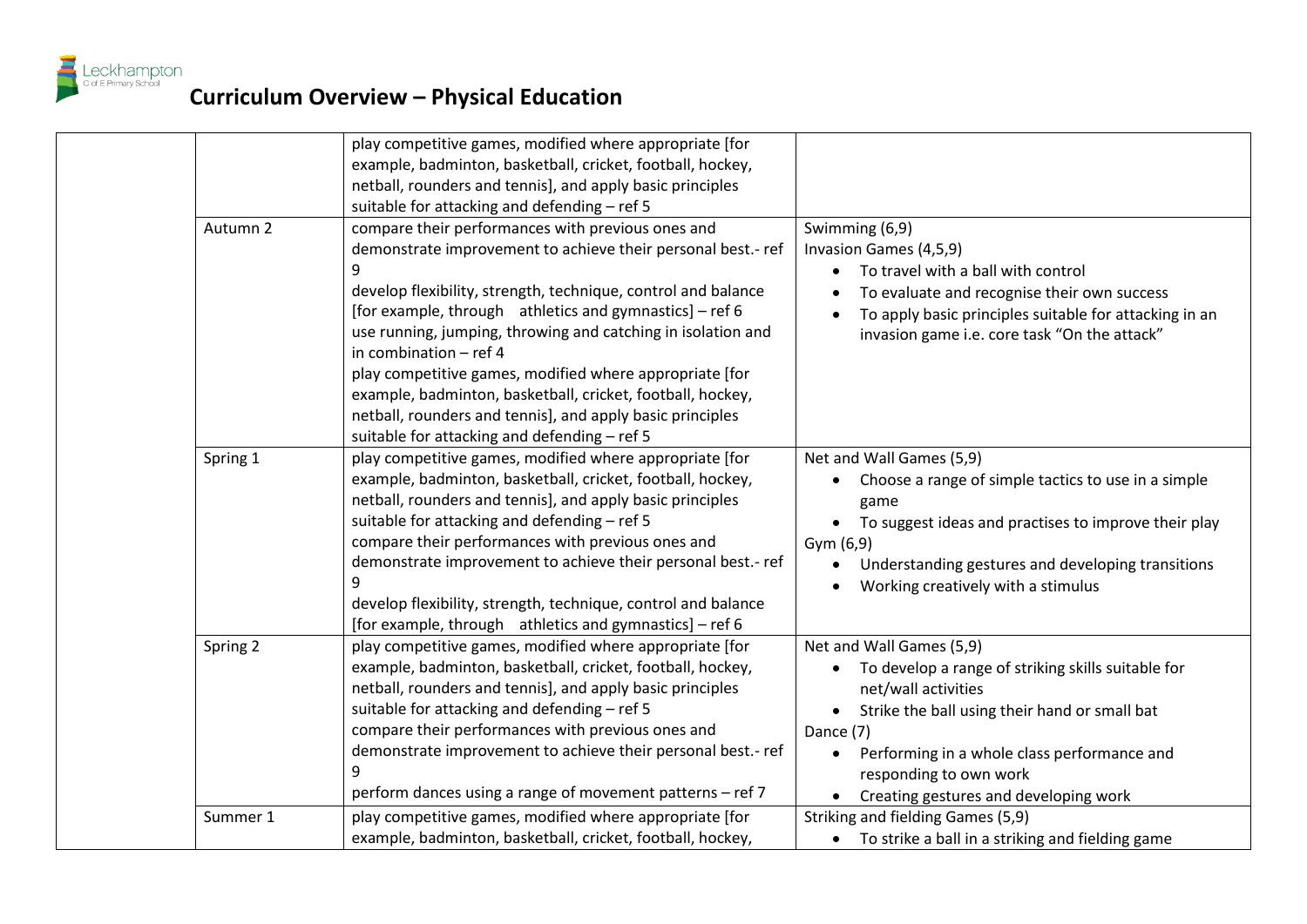

|        |          | netball, rounders and tennis], and apply basic principles<br>suitable for attacking and defending - ref 5<br>compare their performances with previous ones and<br>demonstrate improvement to achieve their personal best.- ref<br>develop flexibility, strength, technique, control and balance<br>[for example, through athletics and gymnastics] – ref 6                                                                                                                               | • To evaluate success<br>Athletics (6,9)<br>Select an appropriate running technique for distance<br>$\bullet$<br>To perform a hop, step and jump<br>To perform a start in a sprint type race                                                                                                                                                                               |
|--------|----------|------------------------------------------------------------------------------------------------------------------------------------------------------------------------------------------------------------------------------------------------------------------------------------------------------------------------------------------------------------------------------------------------------------------------------------------------------------------------------------------|----------------------------------------------------------------------------------------------------------------------------------------------------------------------------------------------------------------------------------------------------------------------------------------------------------------------------------------------------------------------------|
|        | Summer 2 | play competitive games, modified where appropriate [for<br>example, badminton, basketball, cricket, football, hockey,<br>netball, rounders and tennis], and apply basic principles<br>suitable for attacking and defending - ref 5<br>compare their performances with previous ones and<br>demonstrate improvement to achieve their personal best.- ref<br>take part in outdoor and adventurous activity challenges<br>both individually and within a team - ref 8                       | Striking and fielding Games (5,9)<br>To use tactics in a striking and fielding game<br>To evaluate tactics in a striking and fielding game<br>To receive a ball in a striking and fielding game<br><b>OAA</b> (8)<br>To improve communication skills<br>To improve ability to work with and trust others<br>To work safely with a partner in an adventurous<br>environment |
| Year 5 | Autumn 1 | play competitive games, modified where appropriate [for<br>example, badminton, basketball, cricket, football, hockey,<br>netball, rounders and tennis], and apply basic principles<br>suitable for attacking and defending - ref 5<br>develop flexibility, strength, technique, control and balance<br>[for example, through athletics and gymnastics] - ref 6<br>compare their performances with previous ones and<br>demonstrate improvement to achieve their personal best.- ref<br>9 | Football (5,9)<br>Gym (6,9)                                                                                                                                                                                                                                                                                                                                                |
|        | Autumn 2 | use running, jumping, throwing and catching in isolation and<br>in combination - ref 4<br>play competitive games, modified where appropriate [for<br>example, badminton, basketball, cricket, football, hockey,<br>netball, rounders and tennis], and apply basic principles<br>suitable for attacking and defending - ref 5<br>compare their performances with previous ones and<br>demonstrate improvement to achieve their personal best.- ref<br>9                                   | <b>Netball (4,5,9)</b><br>Gym (6,9)                                                                                                                                                                                                                                                                                                                                        |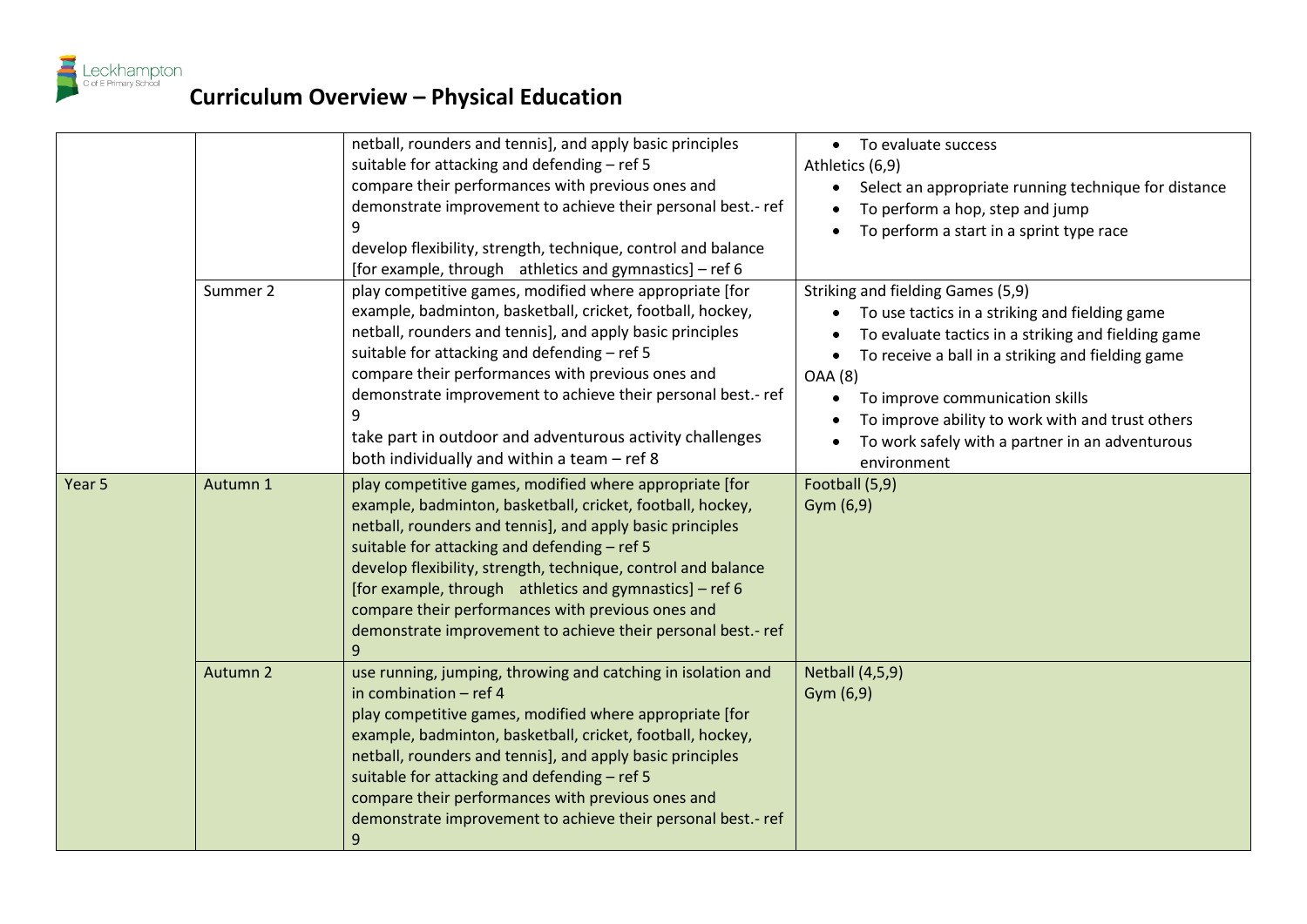

|          | develop flexibility, strength, technique, control and balance |                                     |
|----------|---------------------------------------------------------------|-------------------------------------|
|          | [for example, through athletics and gymnastics] – ref 6       |                                     |
| Spring 1 | play competitive games, modified where appropriate [for       | Hockey (5,9)                        |
|          | example, badminton, basketball, cricket, football, hockey,    | Dance (7)                           |
|          | netball, rounders and tennis], and apply basic principles     |                                     |
|          | suitable for attacking and defending - ref 5                  |                                     |
|          | compare their performances with previous ones and             |                                     |
|          | demonstrate improvement to achieve their personal best.- ref  |                                     |
|          | 9                                                             |                                     |
|          | perform dances using a range of movement patterns - ref 7     |                                     |
| Spring 2 | use running, jumping, throwing and catching in isolation and  | Rugby (4,5,9)                       |
|          | in combination $-$ ref 4                                      | Gym (6,9)                           |
|          | play competitive games, modified where appropriate [for       |                                     |
|          | example, badminton, basketball, cricket, football, hockey,    |                                     |
|          | netball, rounders and tennis], and apply basic principles     |                                     |
|          | suitable for attacking and defending - ref 5                  |                                     |
|          | compare their performances with previous ones and             |                                     |
|          | demonstrate improvement to achieve their personal best.- ref  |                                     |
|          |                                                               |                                     |
|          | perform dances using a range of movement patterns - ref 7     |                                     |
| Summer 1 | develop flexibility, strength, technique, control and balance | Athletics (6, 9)                    |
|          | [for example, through athletics and gymnastics] - ref 6       | Striking and fielding Games (4,5,9) |
|          | compare their performances with previous ones and             |                                     |
|          | demonstrate improvement to achieve their personal best.- ref  |                                     |
|          | 9use running, jumping, throwing and catching in isolation and |                                     |
|          | in combination $-$ ref 4                                      |                                     |
| Summer 2 | develop flexibility, strength, technique, control and balance | Athletics (6, 9)                    |
|          | [for example, through athletics and gymnastics] – ref 6       | Striking and fielding Games (4,5,9) |
|          | compare their performances with previous ones and             |                                     |
|          | demonstrate improvement to achieve their personal best.- ref  |                                     |
|          | 9use running, jumping, throwing and catching in isolation and |                                     |
|          | in combination - ref 4                                        |                                     |
|          |                                                               |                                     |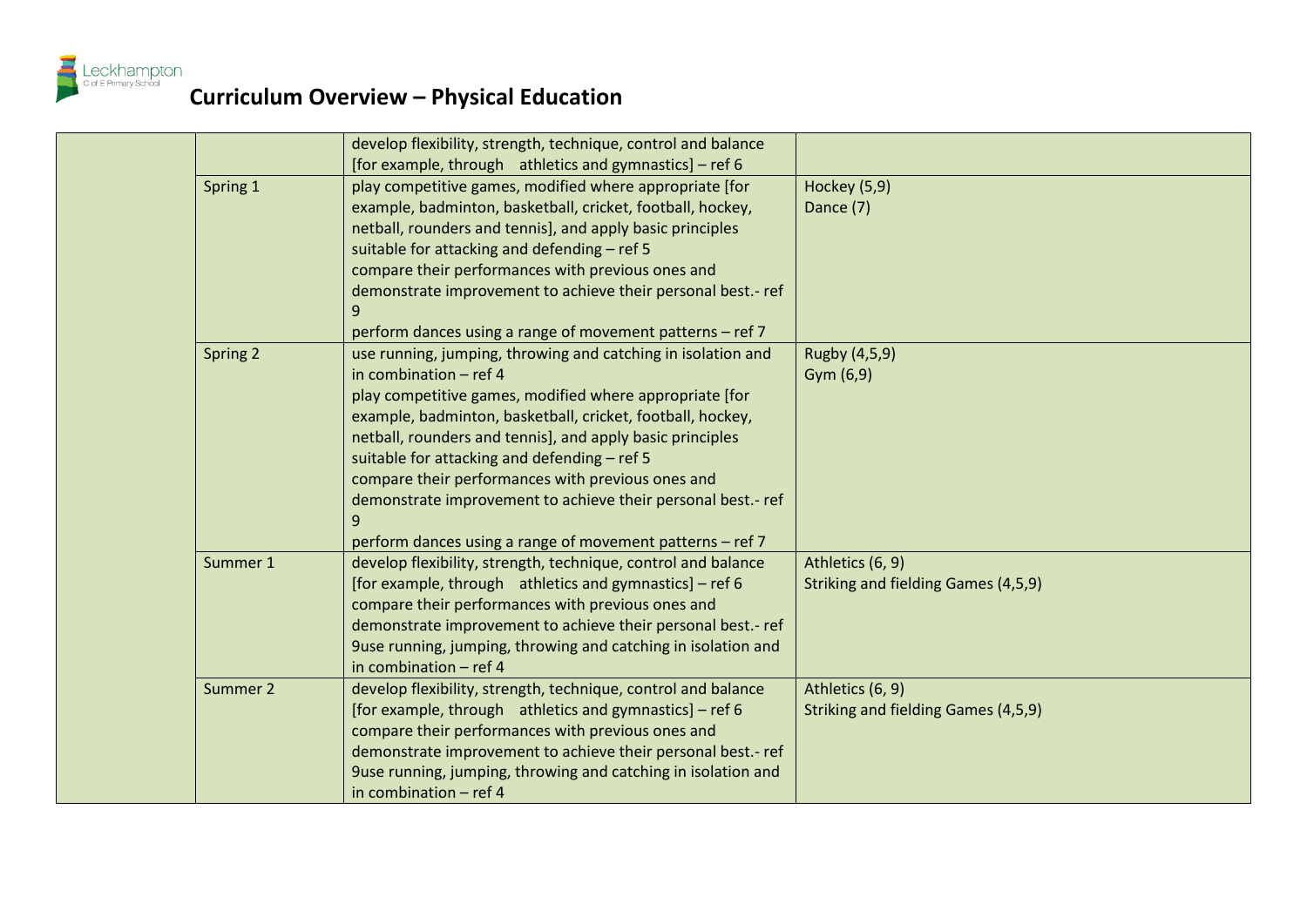

| Year 6 | Autumn 1 | play competitive games, modified where appropriate [for<br>example, badminton, basketball, cricket, football, hockey, | Football (5,9)                 |
|--------|----------|-----------------------------------------------------------------------------------------------------------------------|--------------------------------|
|        |          | netball, rounders and tennis], and apply basic principles                                                             | Circuits and core skills (6,9) |
|        |          | suitable for attacking and defending - ref 5                                                                          |                                |
|        |          | develop flexibility, strength, technique, control and balance                                                         |                                |
|        |          | [for example, through athletics and gymnastics] – ref 6                                                               |                                |
|        |          | compare their performances with previous ones and                                                                     |                                |
|        |          | demonstrate improvement to achieve their personal best.- ref                                                          |                                |
|        |          | 9                                                                                                                     |                                |
|        | Autumn 2 | use running, jumping, throwing and catching in isolation and                                                          | Netball (4,5,9)                |
|        |          | in combination $-$ ref 4                                                                                              | Gym(6,9)                       |
|        |          | play competitive games, modified where appropriate [for                                                               |                                |
|        |          | example, badminton, basketball, cricket, football, hockey,                                                            |                                |
|        |          | netball, rounders and tennis], and apply basic principles                                                             |                                |
|        |          | suitable for attacking and defending - ref 5                                                                          |                                |
|        |          | compare their performances with previous ones and                                                                     |                                |
|        |          | demonstrate improvement to achieve their personal best.- ref                                                          |                                |
|        |          | 9                                                                                                                     |                                |
|        |          | develop flexibility, strength, technique, control and balance                                                         |                                |
|        |          | [for example, through athletics and gymnastics] – ref 6                                                               |                                |
|        | Spring 1 | play competitive games, modified where appropriate [for                                                               | Hockey (5,9)                   |
|        |          | example, badminton, basketball, cricket, football, hockey,                                                            | Dance (7)                      |
|        |          | netball, rounders and tennis], and apply basic principles                                                             |                                |
|        |          | suitable for attacking and defending - ref 5                                                                          |                                |
|        |          | compare their performances with previous ones and                                                                     |                                |
|        |          | demonstrate improvement to achieve their personal best.- ref                                                          |                                |
|        |          | 9                                                                                                                     |                                |
|        |          | perform dances using a range of movement patterns - ref 7                                                             |                                |
|        | Spring 2 | use running, jumping, throwing and catching in isolation and                                                          | Rugby (4,5,9)                  |
|        |          | in combination - ref 4                                                                                                | Gym $(6,9)$                    |
|        |          | play competitive games, modified where appropriate [for                                                               |                                |
|        |          | example, badminton, basketball, cricket, football, hockey,                                                            |                                |
|        |          | netball, rounders and tennis], and apply basic principles                                                             |                                |
|        |          | suitable for attacking and defending - ref 5                                                                          |                                |